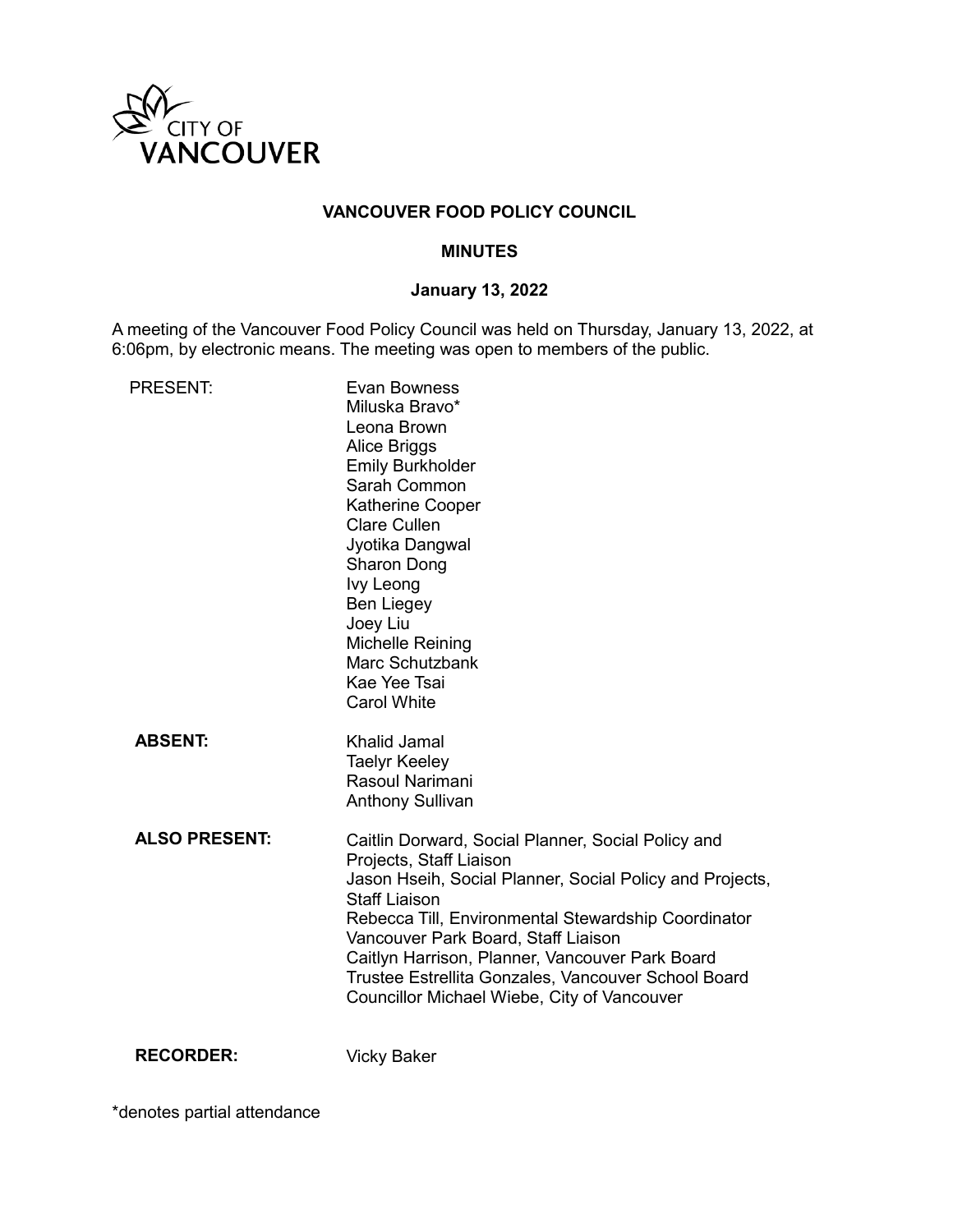# **WELCOME**

### **1. Call to Order and invitation to use chat to introduce yourself**

The meeting was called to order. Eleven guests were present.

### **2. Land Acknowledgement**

The Chair acknowledged that the meeting is hosted on the stolen lands of the Musqueam, Squamish and Tsliel-Waututh Nations, and the Council will be working throughout the term to build commitment to this land, to listen to the leadership of the Host Nations, and to the voices of Urban Indigenous peoples, and to think always about who we are in this work together.

When we acknowledge the land in this way we work to acknowledge the colonial structure which continues to do violence to Indigenous peoples in our city and beyond, disconnecting people from land and food, community and culture.

As Ta7talíya Nahanee, Skwxwú7mesh decolonial facilitator offers: "A territorial acknowledgement is a personal commitment to, and appreciation for, the land you are in relationship with. It is a way to respect the Ancestors who cared for the land that is now caring for you. It can connect you to the medicine of the land."

### **3. Online meeting reminders**

Staff explained that members of the public are muted by default, but can use chat. Council members were reminded that voting must be done verbally and that items in the chat are not recorded in the minutes.

Eleven members of the public attended.

**4. Motion of approval of draft meeting minutes for three meetings** MOVED by Marc Schutzbank SECONDED by Alice Briggs

> THAT the Vancouver Food Policy Council approve the Minutes from the meeting of October 14, November 8, and November 18 2021, as circulated.

CARRIED UNANIMOUSLY (Katherine Cooper abstained)

# **5. Liaison Updates**

- Councillor Wiebe
	- $\circ$  Year of the Salish Sea proclamation to council in February. City is working with first nations on how to improve health of waters.
	- $\circ$  Zero waste cups and brown paper bags members are encouraged to send feedback.
- Trustee Gonzalez
	- o New superintendent. Education plan be passed at end of Jan.
	- o Food committee has met and will deliver vision to Board in June. Marc and Leona are on the committee.
	- $\circ$  Work is done in consultation with the VSB indigenous department. It was noted that one member (of 20) of the committee is indigenous. VSB meets regularly with the host nations, who have input into the education plan.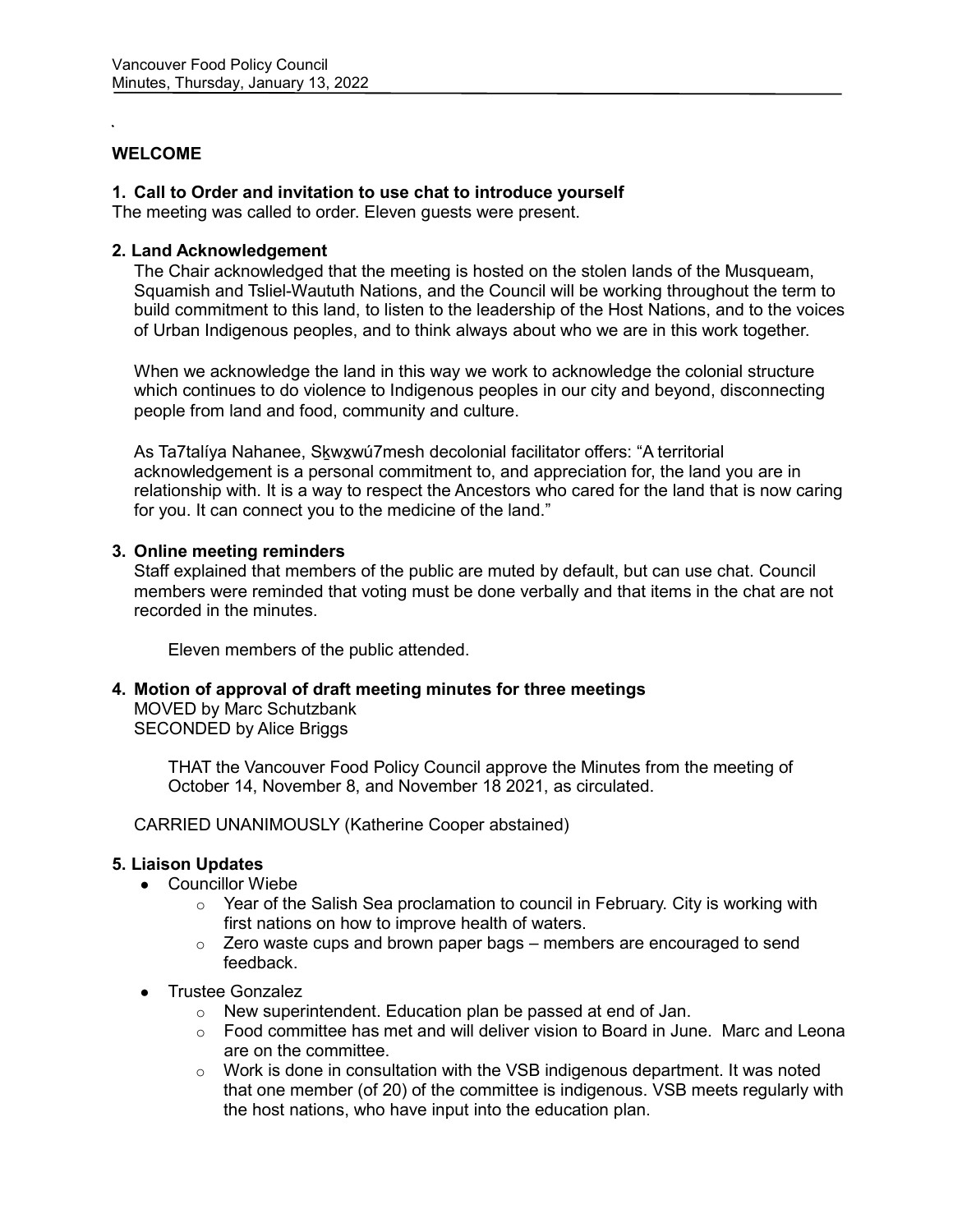- Park Board Rebecca Till and Caitlyn Harrison
	- $\circ$  Staffing Caitlyn will be taking over from Rebecca as the staff liaison to the VFPC. She will manage the implementation for the LFSAP. Capital funding has been secured for the year. Expressions of Interest for food and culture garden infrastructure are being reviewed. An updated EoI for new food and culture gardens will be launched soon. Work includes internal advising on how local FSAP priorities relate to staff projects and teams.
	- o Vancouver Urban Food Forest Foundation has completed engagement process and is preparing presentation to go to the Board soon. Report can be found here[https://parkboardmeetings.vancouver.ca/2021/20210308/REPORT-](https://parkboardmeetings.vancouver.ca/2021/20210308/REPORT-BurrardViewParkProposedVancouverUrbanFoodForest-20210308.pdf)[BurrardViewParkProposedVancouverUrbanFoodForest-20210308.pdf](https://parkboardmeetings.vancouver.ca/2021/20210308/REPORT-BurrardViewParkProposedVancouverUrbanFoodForest-20210308.pdf)
- Social Policy Caitlin Dorward and Jason Hsieh
	- $\circ$  Budget an update has been requested, which CAITLYN will share by email. Caitlin and Jason are in the two funded staff positions, and have with limited temporary support for work on farmers market. The work plan is not confirmed; however staff are unable to work on the urban farming policy in 2022, and hope to in 2023. Staff are now working with procurement team, meal programs, park board, and events & meetings team to respond to the motion around increasing plant-based procurement by 20%. There are constraints around food equity, many reasons why some foods may be chosen over others. Contact Caitlin if interested in connecting.
	- $\circ$  Support for VFPC the Clerk's office will begin providing more support for admin tasks, including meeting scheduling, note-taking, and sending motions, to align with how other advisory committees are supported. The number of official meetings is reduced to six per year; the balance of meetings may be informal. Caitlyn will remain staff provide related guidance.
	- $\circ$  Vancouver and Broadway plan staff met with VFPC in Dec, then worked with internally to find areas where some policies can be tweaked to refer to food systems, adding some specific food policies. Chapters are being drafted and reviewed, then food policy staff will review before public engagement (to ensure requested changes are included). Broadway plan is being written. Feedback was positive, no major gaps were identified, a few tweaks are being made.
	- $\circ$  Grants staff are planning an open call for sustainable food systems grants, to fund community-based projects related to food access, work of neighbourhood food networks. JASON to share info when launched; support and info sessions will be provided.

# **6. Working Group Updates**

- Brief update on progress towards workplan objectives, and identify if able to organize an upcoming meeting. Members of the public were reminded they can join working groups.
	- $\circ$  Food Waste met with engineering to see what data is being collected. Only data for single-family residence, there is a gap in data collection for businesses. In 2022, the first food waste data should be publicly available. Solid waste bylaws are challenging as the City does not have capacity to enforce. Circular food innovation lab will be launched and facilitated by students, and linked to business. [Report](https://sustain.ubc.ca/about/resources/policies-incentives-and-measurement-protocols-food-waste-reporting-businesses) recommends that the City does a volunteer agreement or regulation. Met with the climate emergency action plan to understand why food is not included. Waste is 4% of  $CO<sub>2</sub>$ emissions, but this is only direct emissions, and not related to consumption or transportation. [Over 20% of consumption-based emissions come from food.](https://council.vancouver.ca/20201103/documents/p1.pdf) Should be part of the next update in Nov 2022. It was recommended the group reach out to Vancouver Plan staff.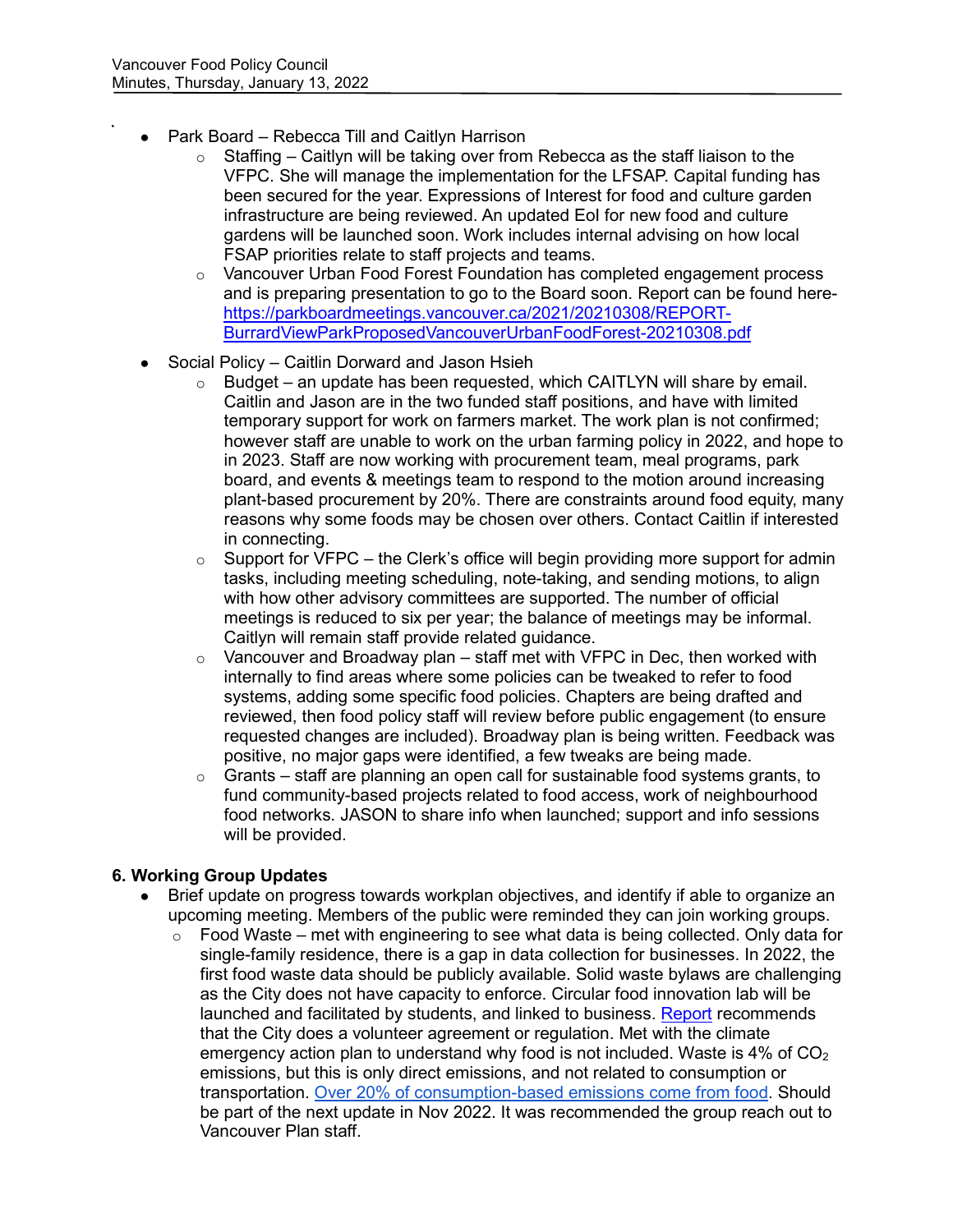- $\circ$  Building Food Equity planned educational/guest component to host Kanatiio Gabriel at this meeting.
- $\circ$  Children and Youth focussed on vision for VSB. Plan to help host event in March to speak around food policy, and excitement about a universal school meal program.
- $\circ$  Climate Adaptation- workplan included a request for a proclamation for Soil day, an event with Seth Klien, and hosting an all candidates meeting around food for the municipal election. Proclamation was successful, and event with Seth (founder of CCPA) is being planned. The date is not set, they looking for a venue, and hope to expand to a panel.
- Meeting Schedule: each WG has the opportunity to host a meeting's educational component
	- o February 24 CSA models & Systems Change
	- o March 31 Children and Youth WG
	- o April 28 Food Waste WG
	- $\circ$  May 26 OPEN
	- $\circ$  June 30 OPEN
	- $o$  July 28 OPEN
	- o September 29 OPEN/Last meeting

#### **7. Admin Team updates**

No updates.

**8. Bread basket (outstanding items)**

None.

# **9. Kanatiio Gabriel presentation on Indigenous Food Sovereignty**

Sarah shared the story of how they met, working with honeybees at the Astoria urban farm.

Kanatiio is Kanienkehaka (Mohawk), and has been here since 2005. He began with the words that come before all words, to lead an exercise in the tradition of giving thanks and expressing gratitude.

Kanatiio explained his path to this work. His work on food sovereignty started in 1990 at Oka crisis. During the standoff, the ability to eat was subject to police and army. Once barricades left, were shown how dependant they were on the outside. He then worked on Royal Commission on aboriginal peoples, and when he toured the DTES and recognized his privilege. He noted the problem is not fixed, and has gotten worse. He now works in the Astoria garden, a space and opportunity to engage.

#### **Discussion**

- To Kanatiio, 'working alongside' means to honour people's unique gifts, with the right support. In 1990, he began on his own then got support from allies. He was careful to manage things to stick to the original intention. He advises to take the time needed to face difficult conversations and find a solution that allows people to continue. Reiterate understanding, and if an idea is contentious, it can be put in the 'parking lot'. It is important to be open and able to speak honestly, and able to hear, being aware of emotional baggage. This develops trust and respect as a foundation.
- The power of the space at Astoria was recognized. Spaces built together bring connections, like bees working together.